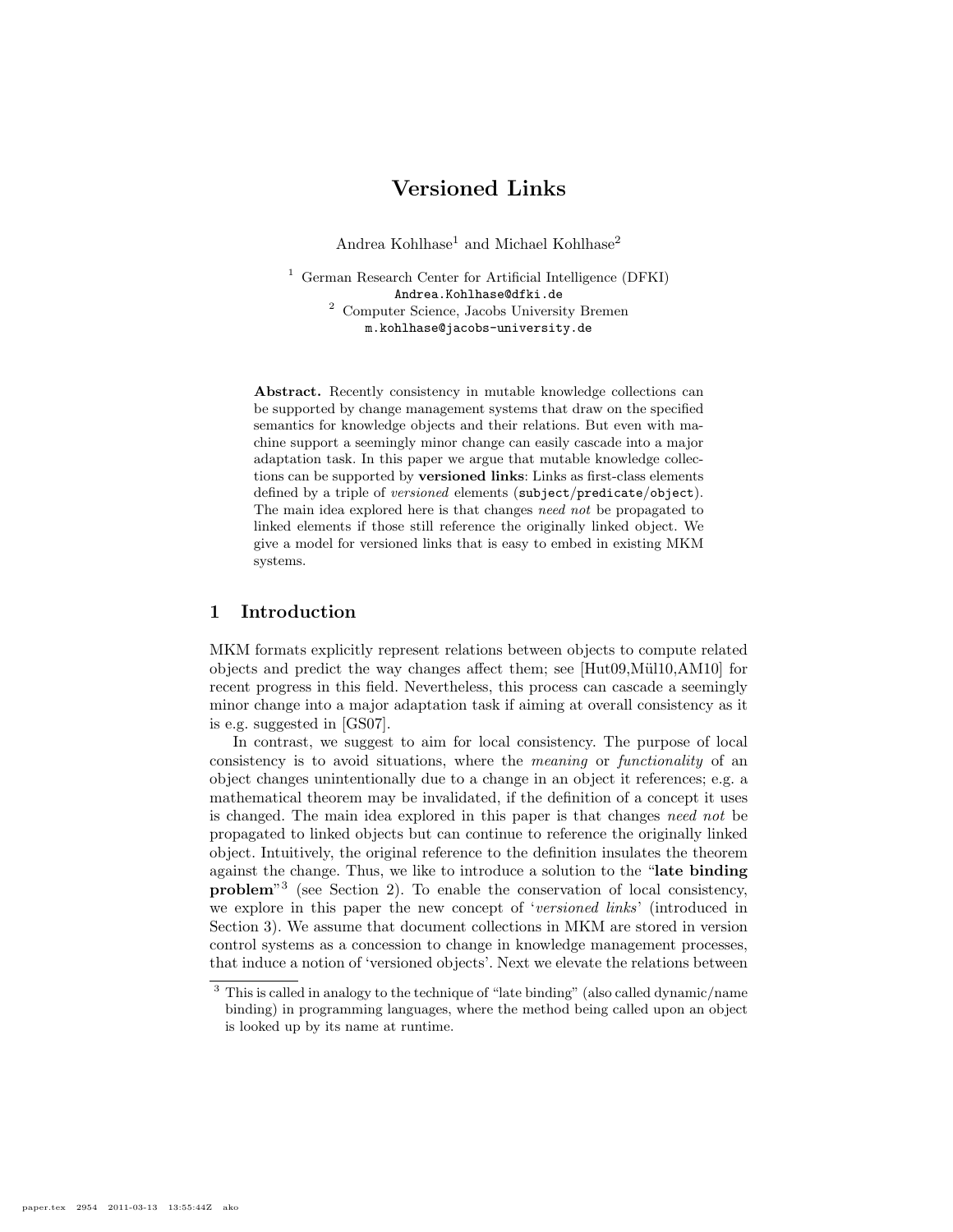versioned objects to first-class citizens and obtain versioned links as triples (subject/predicate/object). Naturally, they are versioned as well, so that links and their components carry an independent revision number. Section 4 concludes the paper.

# 2 Versioning and Late Binding Problems

Late binding problems are well-known in systems that reuse objects, ranging from  $i$ ) library incompatibilities in software systems (also known as "DLL hell") over  $ii$ ) version conflicts of shared macro packages in LAT<sub>EX</sub> document collections and  $iii)$  hyperlinks in Wikipedia to  $iv)$  the regressions in theorem prover libraries as tactics and lemmata evolve.

In Software Engineering the late binding problems in  $i$ ) are treated by links to versioned packages. Packages are collections of inter-related files intended for re-use in other packages, their internal references are kept in sync. When a new version of a package is released, dependent packages may be ported to it. In the packages approach links are treated as package metadata and deployment problems are mitigated by specialized package management systems building on this metadata.

With respect to  $ii$ ) in LAT<sub>EX</sub> the situation is somewhat different: Macros are commonly organized as packages, but used inside individual documents, so that a metadata-driven approach of package management systems is less useful. Therefore LATEX supports in-document version metadata and links to them: The \usepackage macro allows an optional date argument: \usepackage- {foo}[2001/06/13] loads the package foo, if the package date provided by the \ProvidesPackage statement in foo.sty is younger than June  $13^{th}$ , 2001, and raises an error otherwise. We can see this behavior as a weak operationalization of versioned links in the absence of versioned package retrieval. Stronger operationalizations are available in some systems like MikTeX, which will update the installed packages. Note that the adequacy of this is ensured by the soft constraint that LAT<sub>EX</sub> packages are only supposed to grow monotonically in functionality. Note as well that these versioned links only cover the 'functionality aspect' of LATEX seen as a software system with reusable macros. There is no provision for references to text fragments in or between documents, that is, inter-document references on the 'meaning aspect' are not available.<sup>4</sup> As a consequence change management in LATEX document collections is virtually nonexistent. In other document formats the situation is similar.

In Wikipedia, which does have inter-document links and even an underlying versioning system, the situation with respect to  $iii$ ) is uneven. On the one hand, Wikipedia strongly advises using versioned references for citing articles [Wik11], on the other hand all links between articles are unversioned (head links).

<sup>&</sup>lt;sup>4</sup> Though it should be possible to build them into the LATEX  $\label{eq:thm}$  label/ $\ref{mecha-}$ nism using similar ideas, e.g. in a framework like STEX, which already extends the \label/\ref mechanism by inter-document links [Koh10], possibly aided by the svninfo package to allow revisions instead of dates.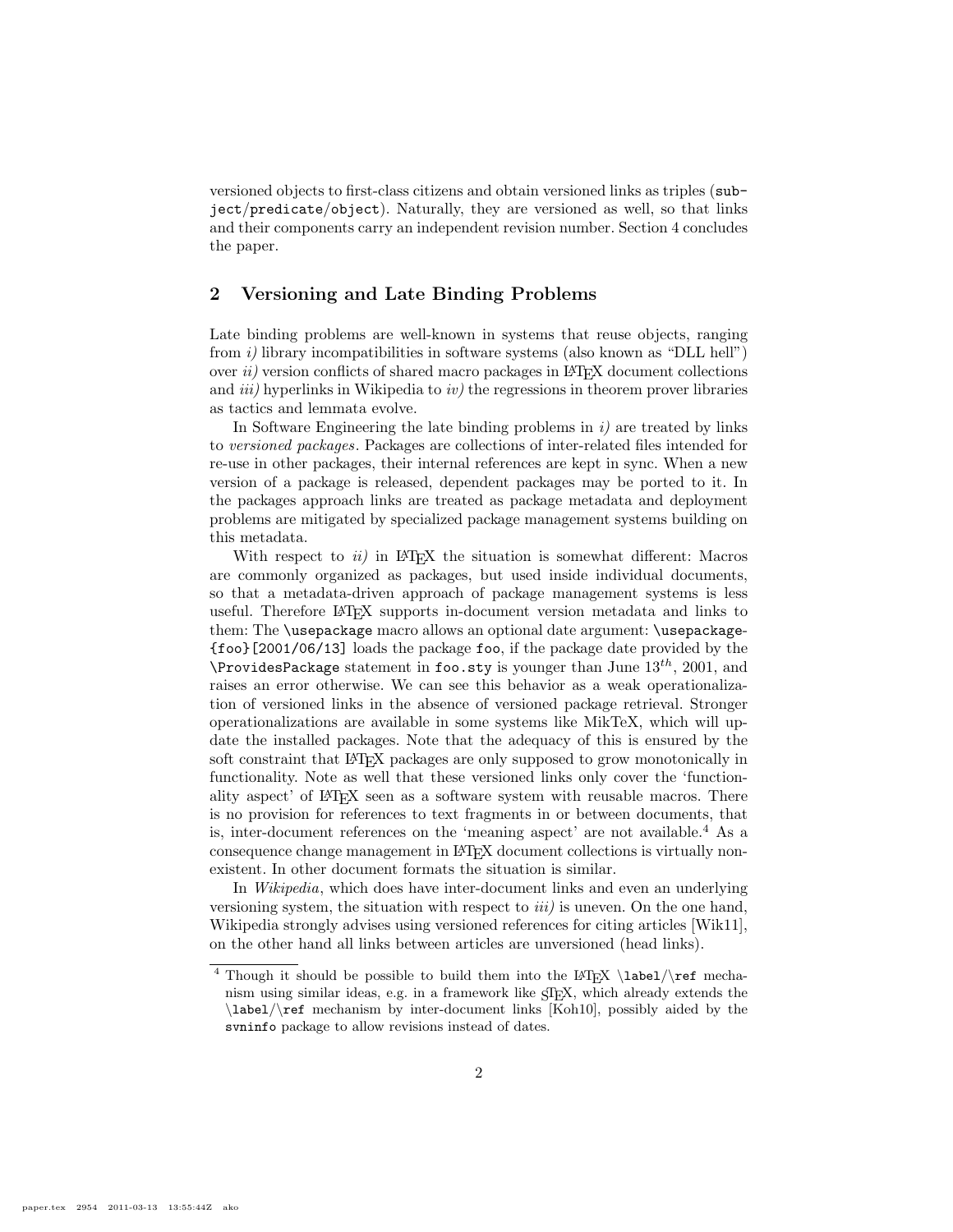The situation of theorem prover libraries in  $iv$ ) is more fine-granular, references occur deeply embedded in the mathematical structures  $-$  e.g. in proofs and point to fine-grained objects  $-$  e.g., definitions or lemmata. To the best of our knowledge, none of the theorem prover libraries support versioned links or have package management systems, but rely on manual resolution of conflicts during regression testing, e.g. through institutions like the Mizar Library committee.

"Moreover, we need to make sure that dependencies are always consistent. Files in the database can depend on each other, sometimes in an indirect (transitive) way. First of all, we want to require all saved files to be valid (compilable); they can still contain incomplete proofs terminated with the Coq Admitted keyword or its equivalents for other provers. For a valid saved file we want to ensure that the current version remains valid after changes to the files it relies on. Some provers already include compatibility verification mechanisms. Coq stores the checksums of files to ensure binary compatibility between compiled proofs. To solve the problem, we have to consider the static and the dynamic approach. The dynamic approach is the convention that a file always refers to the latest versions of other files. It means that saving any change to a file will induce a costly recompilation of all files it depends on. Another problem is that changing definitions deep inside a library will make many developments incompatible and thus correct files will stop working. Saving only valid files does not solve this problem since the objects they contain (their interface) might be modified too. This approach also makes older versions of existing files immediately obsolete. The opposite approach is static linking, where a saved file always refers to the same version of other files. In other words, we never change a file, but rather add a new version of that file, with a fresh name. This means that the user will have to manually update the version number of files that are referred to if newer versions of those become available. The main advantage of this approach is that of integrity: provided you can safely assign new version numbers, you can enable concurrent access. Moreover, changing a file will never break another file. However, when changing a file deep in the library, one has to manually modify all the files in the dependency chain between that file and the files in which the changes should be reflected, which can sometimes be quite heavy.  $[CK07, p. 228]$ "  $\langle ... \rangle$ We believe that the static approach is a more adequate way to store older (historical) versions of a given file, whereas up-to-date files should use the dynamic approach towards dependency. This way, older versions of files still make sense by statically referring to older versions of files they depend on. The latest versions can remain up-to-date with their immediate dependencies by being dynamically linked to them, i.e. recompiled when new versions of those files are saved. It might happen that such a file might not be valid anymore because of changes made to its dependencies: to keep validity we have to make it link statically to the suitable previous version. To help with this version compatibility issue, we propose a three-colour scheme: A file is labelled as red (i.e. outdated) if it depends statically on an olderthan- latest version of another file. A file is labelled as yellow (i.e tainted) if it depends only on the latest versions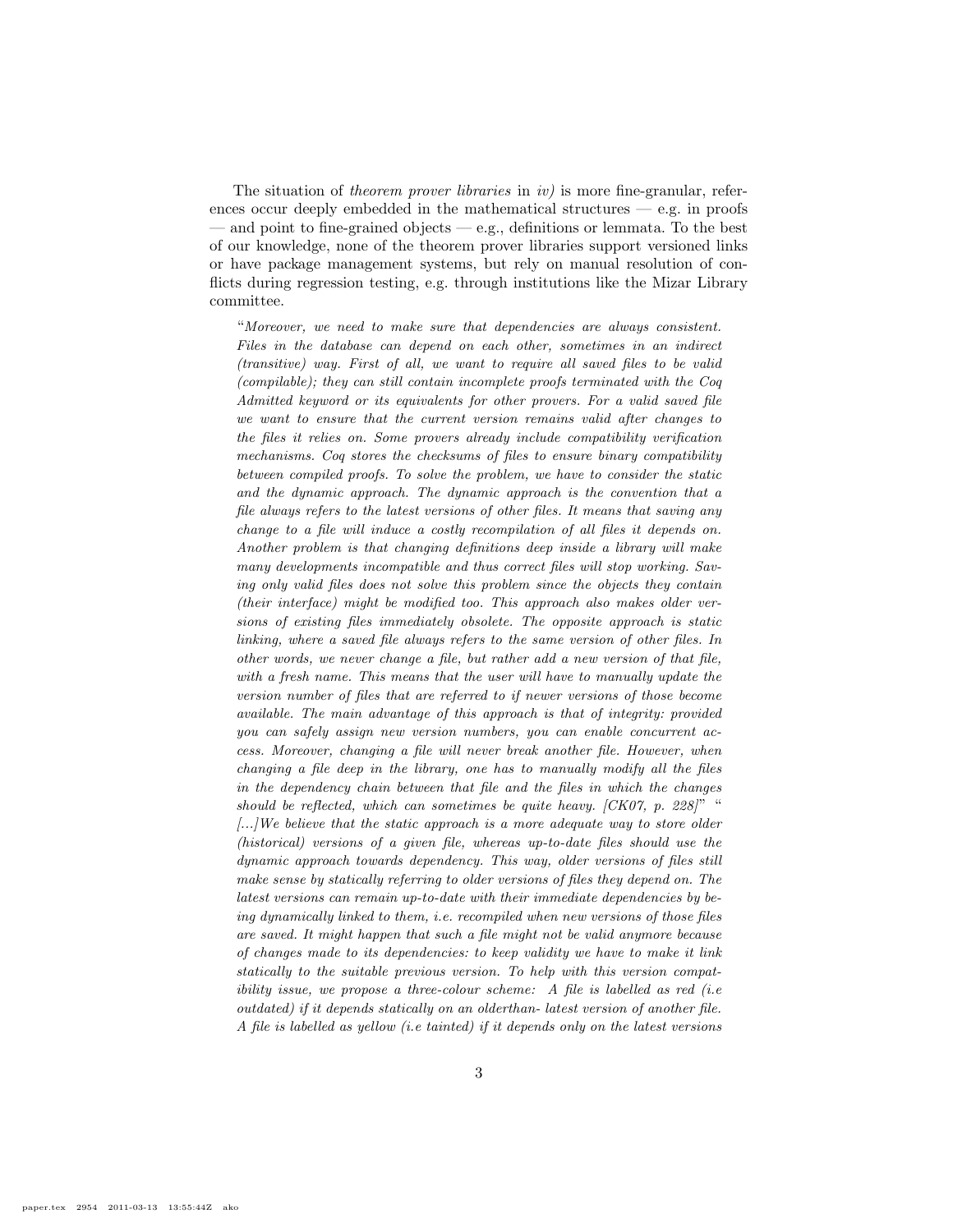of other files, and one or more of those files have a yellow or red status. Yellow status thus tracks the files which are indirectly lagging behind. A file is labelled as green (i.e. up-to-date) if it depends only on the latest versions of other files, and all those files are also labelled as up-to-date (green status). The separation between the yellow and red files comes from the fact that red files have to be manually updated to become green again (i.e. by creating a new version of them), whereas yellow files might be fixed by updating the red files that taint them. The switching to red status can be automated by rewriting Require statements on-the-fly to make them refer statically to the last suitable version of the file depended on. This means that fixing a red file can give red status to yellow files that it was tainting, thus pushing the problem upwards in the dependency tree. If the user wants to export a file together with its dependencies from the repository, a mechanism can be used to convert long file names (with version number) to short ones. The case might arise where a file would refer, directly or by transitivity, to an old version of itself. We can either forbid this or generate fresh file names using standard suffixing techniques." [ibd.]

To conclude this little survey of the use of versioned links in Software Engineering and MKM, we note that even though various versioning extensions of links are in use to solve late binding problems, (versioned) links are not treated as first-class objects.

# 3 MKM with Versioned Links

In this paper, we suggest to make use of two facts:  $i$ ) Revision control systems (RCS) give access to old revisions, in particular, access to objects in old revisions to which other objects are consistently linked.<sup>5</sup>  $ii$ ) The advent of versioned query interfaces like [ZK09,FFK11] enable access to versioned objects. In particular, the (platonic) concept of "the" object with identifier  $\mathcal O$  is refined to the set of (concrete) objects  $\mathcal O$  with distinct revision numbers, therefore links can point to such versioned objects.

To make the discussion more precise, we will now define the concepts involved more formally, starting out with a simplified version of the notion of fs-trees and version control systems developed in [Mül10], which we will review now.

## 3.1 fs-Trees and RCS Repositories

We will use fs-trees as a unifying notion of file system trees and semi-structured (XML) documents that abstracts from particular file system implementations and encodings.

In a nutshell, an fs-tree is an ordered, typed, labeled tree, whose edges are labeled with (directory/element) names and its leaves with strings (which either

<sup>&</sup>lt;sup>5</sup> In this paper we assume a concept of global revisions as employed e.g. in the Subversion system [PCSF08]. There, any commit to the repository increments the revision number.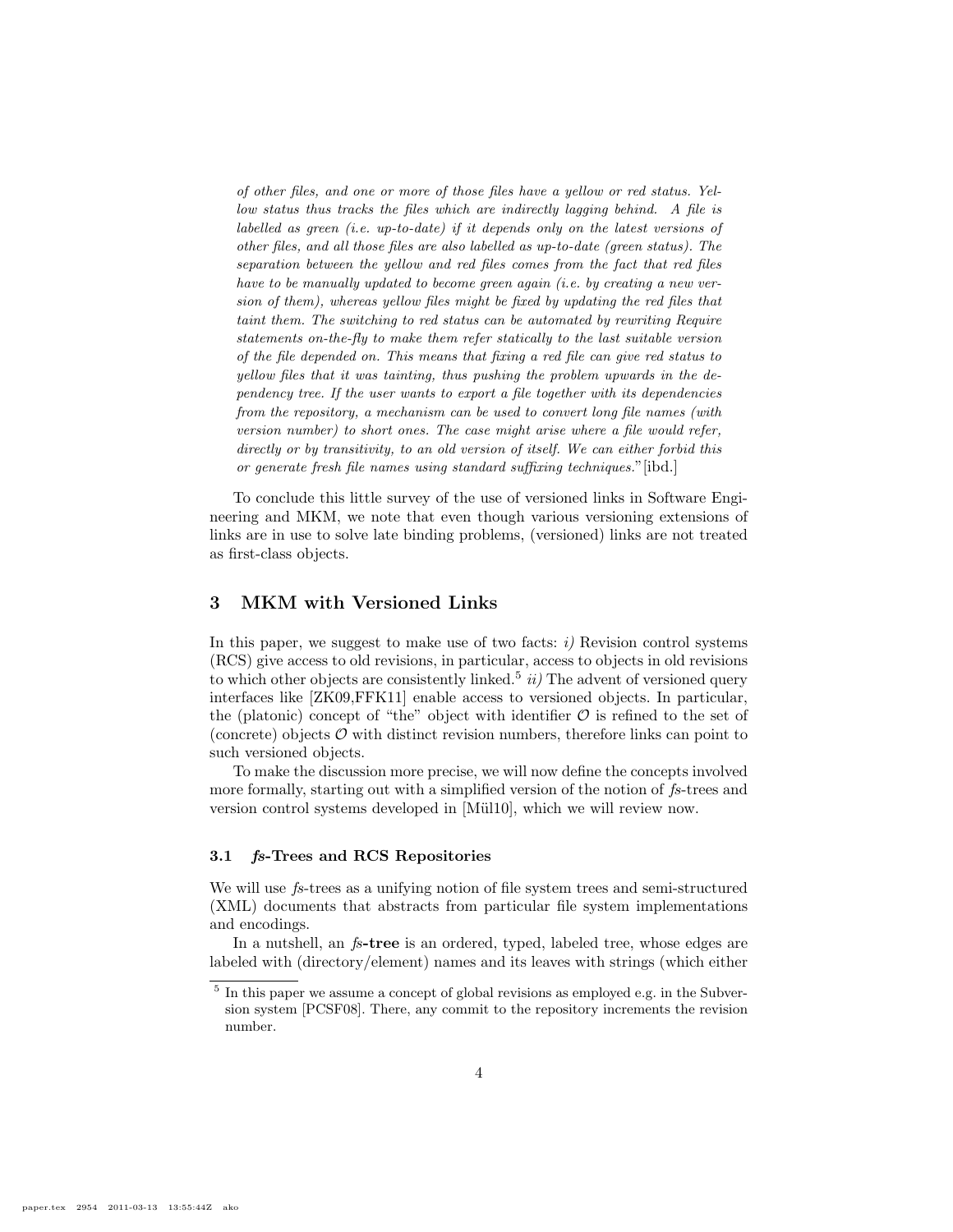correspond to text files or text nodes in XML)footnoteThe original fs-trees had the notion of symbolic links and repository externals which we do not need here.. The node types distinguish nodes into directories, files, XML elements, and XML attributes, and carry constraints that make them faithful models of file systems and XML files.

The main property we will use in this paper is that any node/subtree in an fstree T can be addressed by a unique **name path**, i.e., a sequence  $\pi = a_1 / \cdots / a_k$ of names  $a_i$ . We write  $\mathcal{T}/\pi$  for the *fs*-subtree of  $\mathcal T$  rooted at  $\pi$ . Note that for a given fs-tree  $\mathcal{T}$ , a subtree  $\mathcal{T}/\pi$  is either a directory, a file, or an XML fragment/subtree. Note furthermore, that name paths in fs-trees directly map to (file) URIs with XPath fragment identifiers. Thus any name path  $\pi$  is of the form  $\delta/\rho$ , where  $\delta$  is a **directory path** (i.e., a name path where all names are directory names) and  $\rho$  is an **fragment identifier** (i.e., a name path, where all names are XML element names); we call  $\delta$  the **directory path of**  $\pi$  and  $\rho$  the fragment identifier of  $\pi$ .

If we denote the set of all  $fs$ -trees by  $FS$ , we can represent a version control repository as a partial function  $\mathcal{R}: \mathbb{N} \to \mathcal{F}\mathcal{S}$  that maps revision identifiers (without loss of generality an initial segment of  $\mathbb N$ ) to fs-trees. For a repository  $\mathcal R$  and  $n \in dom(\mathcal R)$ , where  $dom(\mathcal R)$  is the domain of  $\mathcal R$ , we call the fs-tree  $\mathcal{R}(n)$  the revision n of R; this notion extends to fs-subtrees: We say that a subtree of  $\mathcal{R}(n)$  is at revision n. Finally, we say that D is a document in R, if  $\mathcal{D} = \mathcal{R}(n)/\delta$  for some directory path  $\delta$  and revision n.

Given this vocabulary, the correspondence to mathematical knowledge management in the large can be seen as in Figure 1. We employ repositories to model the development of document collections over time, where the collection  $\mathcal C$  at a concrete time point corresponds to a revision  $\mathcal{R}(n)$  of the repository  $\mathcal{R}$ , and document collections, documents, and objects are realized as  $fs$ -tree fragments (subtrees of the revision)  $\mathcal{R}(n)/\pi$ . From now on we will use the concepts in Fig. 1 modulo the correspondence relation given by the dotted lines.



Fig. 1. A Realization of Document Collections over Time

#### 3.2 Links in MKM Formats

Before we can define the concept "versioned link", we need to think about the status of links in MKM representation formats.

**Definition 1.** Let  $\mathcal T$  be an *fs*-tree, then we define an (unversioned) link in  $\mathcal T$ to be an RDF triple (see [MM04]) where subject, predicate, and object are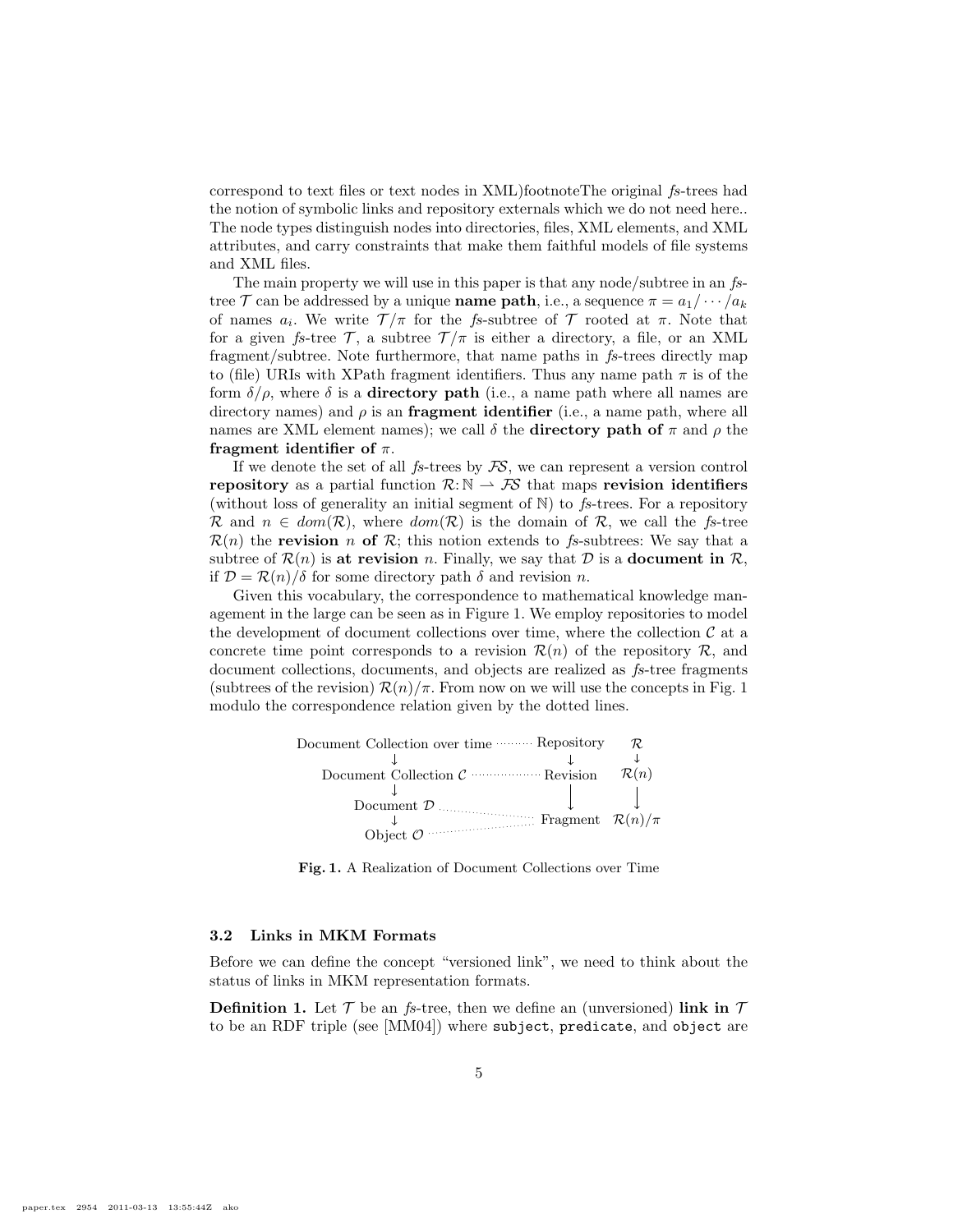name paths in  $\mathcal T$ . We speak of a file system link if the object is a document or directory node, otherwise of a **fragment link**. In the latter case we distinguish intra-document links, where subject and object are in the same document, from inter-document links where they are not.

For the time being we will disregard links outside of a document collection  $\mathcal{C} =$  $\mathcal{R}(n)$  for some n; as all practical revision control systems encode file paths as URIs, our notion of links is a special case of RDF triples, if we assume that the predicates are documented in the collection, which we can without loss of generality.

The set of links induced by a document collection  $\mathcal C$  is determined by the representation format of the documents in  $\mathcal{C}$ . Instead of making this formal, we will appeal to the intuition of the reader by giving some examples:

- i) \input statements in TEX/LATEX induce document links for the predicate "input", which tells the formatting engine to replace  $\infty$  \input{ $\{$ fileURI}} with a file referenced by  $\langle\langle\text{fileURI}\rangle\rangle$ .
- $ii)$  <a href=" $\langle \text{URI} \rangle$ " $\langle \text{attributes} \rangle$ > $\langle \text{link text} \rangle$  </a> in HTML induces a link for the predicate "display", which tells the browser to display the fragment referenced by  $\langle \text{URI}\rangle$  in the browser when the user left-clicks  $\langle \text{link text}\rangle$ (details specified by  $\langle\langle \text{attribs} \rangle\rangle$ ).
- *iii*)  $\langle$ proof for=" $\langle$ URI $\rangle$ ">... $\langle$ /proof> in OMDoc induces a link for the predicate "proves" whose subject is the proof object itself and whose object is the assertion element referenced by  $\langle \text{URI} \rangle$ . Note that the meaning of "proves" is not operational but given by the OMDoc ontology (cf. [Koh06] for the specification and [Lan11] for a formalization). In this case we even have a system that extracts all links from a document.

Note that all of these links rely on name paths in  $\mathcal C$  (realized as URIs) for identification of resources (nodes in  $C$ ). Note furthermore, that all of these induce links whose predicate is pre-determined by the document format, i.e., given by the special syntax and induces a URI referencing a relation from the document ontology and whose subject is the resource containing the syntax that induces the link. We will call such link-inducing syntax in an MKM format  $\mathcal F$  an  $\mathcal F$ -reference. Even though  $\mathcal F$ -references dominate in MKM formats, we will also cover proper links represented in any RDF representation format; they sometimes exist as standoff markup in MKM systems.

### 3.3 Versioned Links

In fs-trees it is straightforward to define versioned links.

**Definition 2.** Let R be a repository,  $n \in dom(R)$  a revision identifier, and  $\pi \in \mathcal{R}(n)$  a name path, then we call a pair  $\langle \pi, n \rangle$  a versioned name path in R.

Versioning systems usually reserve a special, intensional "revision identifier" for the respective youngest revision, which is called the head revision and denoted with ↑.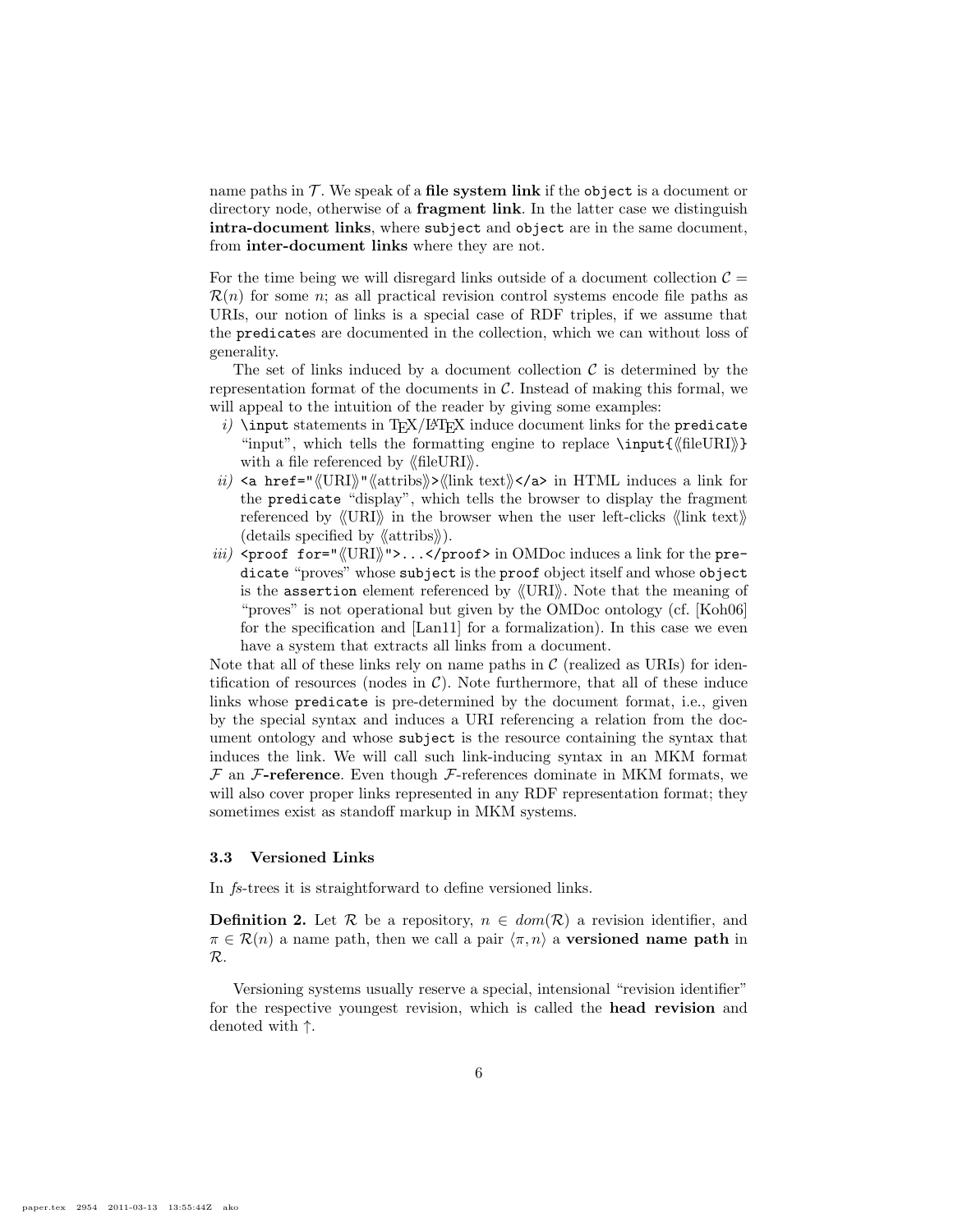Definition 3. We call a versioned name path a head path, iff it is of the form  $\langle \pi, \uparrow \rangle$  for some name path  $\pi$ .

Note that  $\langle \pi, n \rangle$  identifies a resource in a repository R. Building on this, we can finally define the concept of a versioned link.

**Definition 4.** For a given repository  $\mathcal{R}$  we call an RDF triple a versioned link in  $\mathcal{R}$ , iff its subject, predicate, and object are versioned name paths in  $\mathcal{R}$ . Versioned F-references are defined accordingly.

Note that versioned links generally involve four revisions: The revisions of the subject, predicate, and object as well as the revision of the link itself (e.g. given by the revision of the file that contains the representation of the RDF triple). For versioned  $\mathcal{F}\text{-references}$  this revision variety is restricted by their special syntactic structure. In particular, the revisions of subject and link are necessarily identical, and the revision of the predicate is given by the format  $\mathcal{F}$ , it is therefore uniform over the document. Note that this observation has an implication on the design of document formats: If we want to escape the version identifications of links, we need to use standoff links.

Definition 5. We call a versioned link a head link, iff all of its three versioned name paths are head paths. We call a versioned  $\mathcal{F}\text{-reference}$  a head reference, iff its object is a head path.

Definition 6. We call a versioned link an inter-revision link/reference, iff it involves at least two different revisions and an intra-revision link otherwise.

# 4 Conclusion

We have presented the concept of versioned links as a tool for managing change in mathematical document collections and knowledge repositories. Essentially the introduction of versioned links allows to move parts of the problem of consistency management in the exploration phase of MKM into one of coherence management in the codification phase. However, we contend that this allows for much more flexible and natural workflows.

We loosely built our discussion on the model of a *centralized RCS* like Subversion. At first glance, one may be tempted to think that *distributed RCS* (**DRCS**) like Git or Mercurial already support the practices versioned links are designed for (to get an overview of their differences see e.g. [O'S09]). Indeed, one can see and use each local repository in a distributed network as such an "island of consistency", and the practice of pulling changes from local repositories as a coherence management process. But note that this approach only supports the equivalent of file-level versioned links and is therefore too coarse-granular for mathematical knowledge which requires object-level links. Incidentally, programming languages mainly support file-level links, so DRCS fit the versioned packages development model in Software Engineering. We conjecture that in this case, a repository network is essentially isomorphic to a flattened repository with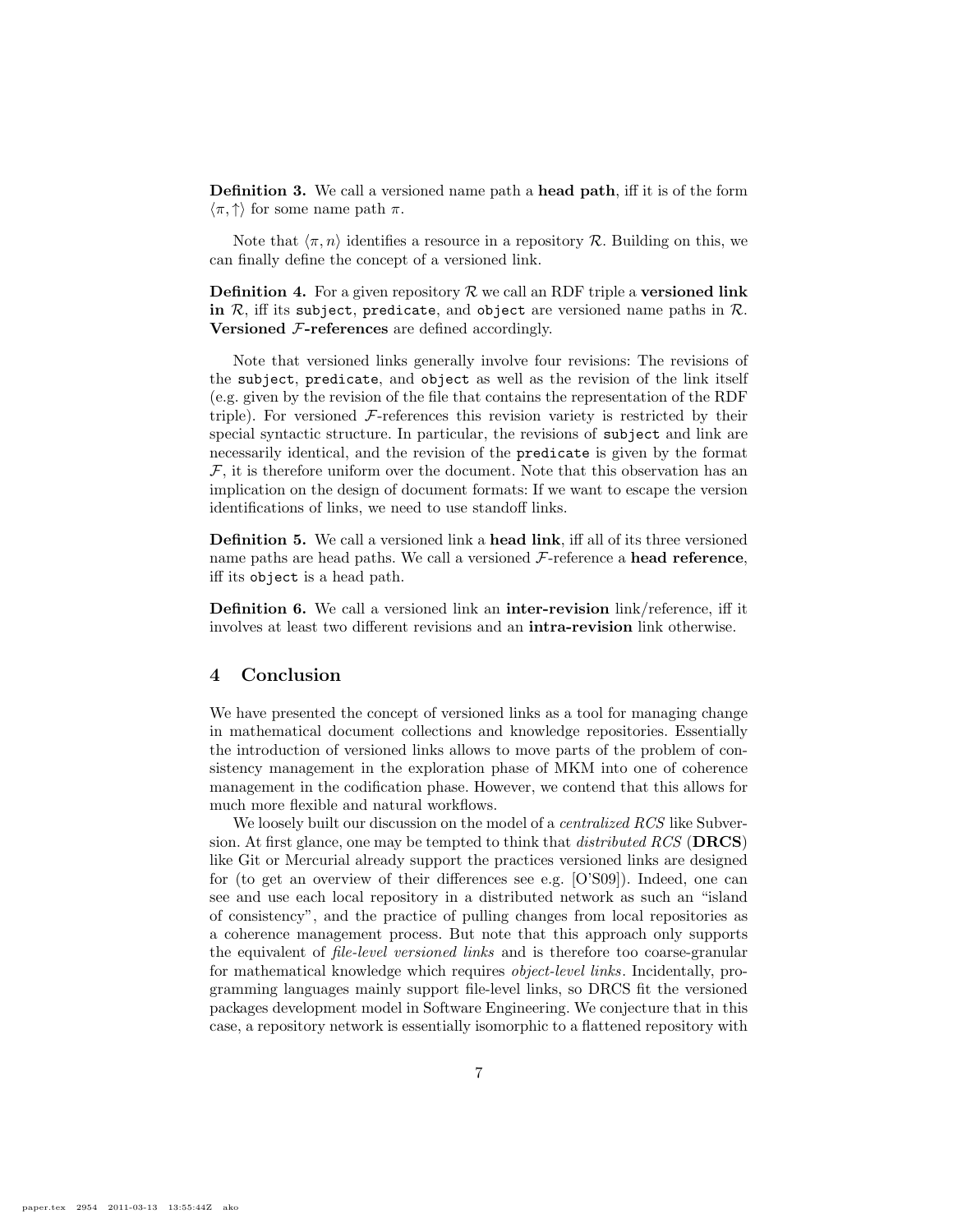versioned links. It seems possible to mimic versioned links in DRCS, if we are willing to break apart MKM documents into object-size files using an inclusion technique like XInclude, but this seems a larger intervention than the introduction of versioned links we propose. We used the centralized model in this paper, since we have the TNTBase system that offers efficient access to versioned XML objects, given a similar XML-fragment-access-enabled DRCS, studying the interaction of versioned links with distribution will probably lead to even more natural workflows.

## References

- [AM10] Serge Autexier and Normen Müller. Semantics-based change impact analysis for heterogeneous collections of documents. In Michael Gormish and Rolf Ingold, editors, Proceedings of the  $10^{th}$  ACM symposium on Document engineering, DocEng '10, pages 97–106, New York, NY, USA, 2010. ACM.
- [CK07] Pierre Corbineau and Cezary Kaliszyk. Cooperative repositories for formal proofs. In Manuel Kauers, Manfred Kerber, Robert Miner, and Wolfgang Windsteiger, editors, Towards Mechanized Mathematical Assistants. MKM/Calculemus, number 4573 in LNAI, pages 221–234. Springer Verlag, 2007.
- [FFK11] Ghislain Fourny, Daniela Florescu, and Donald Kossmann. A time machine for XML. Technical report, ETH Zürich, Switzerland, 2011. available at http://www.dbis.ethz.ch/research/publications/timemachinexml.pdf.
- [GS07] Adam Grabowski and Christoph Schwarzweller. Revisions as an essential tool to maintain mathematical repositories. In Manuel Kauers, Manfred Kerber, Robert Miner, and Wolfgang Windsteiger, editors, Towards Mechanized Mathematical Assistants, volume 4573 of Lecture Notes in Computer Science, pages 235–249. Springer Berlin / Heidelberg, 2007.
- [Hut09] Dieter Hutter. Semantic management of heterogeneous documents (invited talk). In Proceedings of the Mexican International Conference on Artificial Intelligence (MICAI-2009), number 5845 in LNAI, pages 1–14. Springer, 2009.
- [Koh06] Michael Kohlhase. OMDoc An open markup format for mathematical documents [Version 1.2]. Number 4180 in LNAI. Springer Verlag, August 2006.
- [Koh10] Michael Kohlhase. sref.sty: Semantic crossreferencing in LATEX. Selfdocumenting LAT<sub>E</sub>X package, Comprehensive T<sub>E</sub>X Archive Network (CTAN), 2010.
- [Lan11] Christoph Lange. Enabling Collaboration on Semiformal Mathematical Knowledge by Semantic Web Integration. PhD thesis, Jacobs University Bremen, 2011. submitted January 31, defended March 11.
- [MM04] Frank Manola and Eric Miller. RDF Primer. W3C Recommendation, World Wide Web Consortium (W3C), February 2004.
- [Mül10] Normen Müller. Change Management on Semi-Structured Documents. PhD thesis, Jacobs University Bremen, 2010.
- [O'S09] Bryan O'Sullivan. Making sense of revision-control systems. Communications of the Association for Computing Machinery (CACM), 52(9):57–62, 2009.